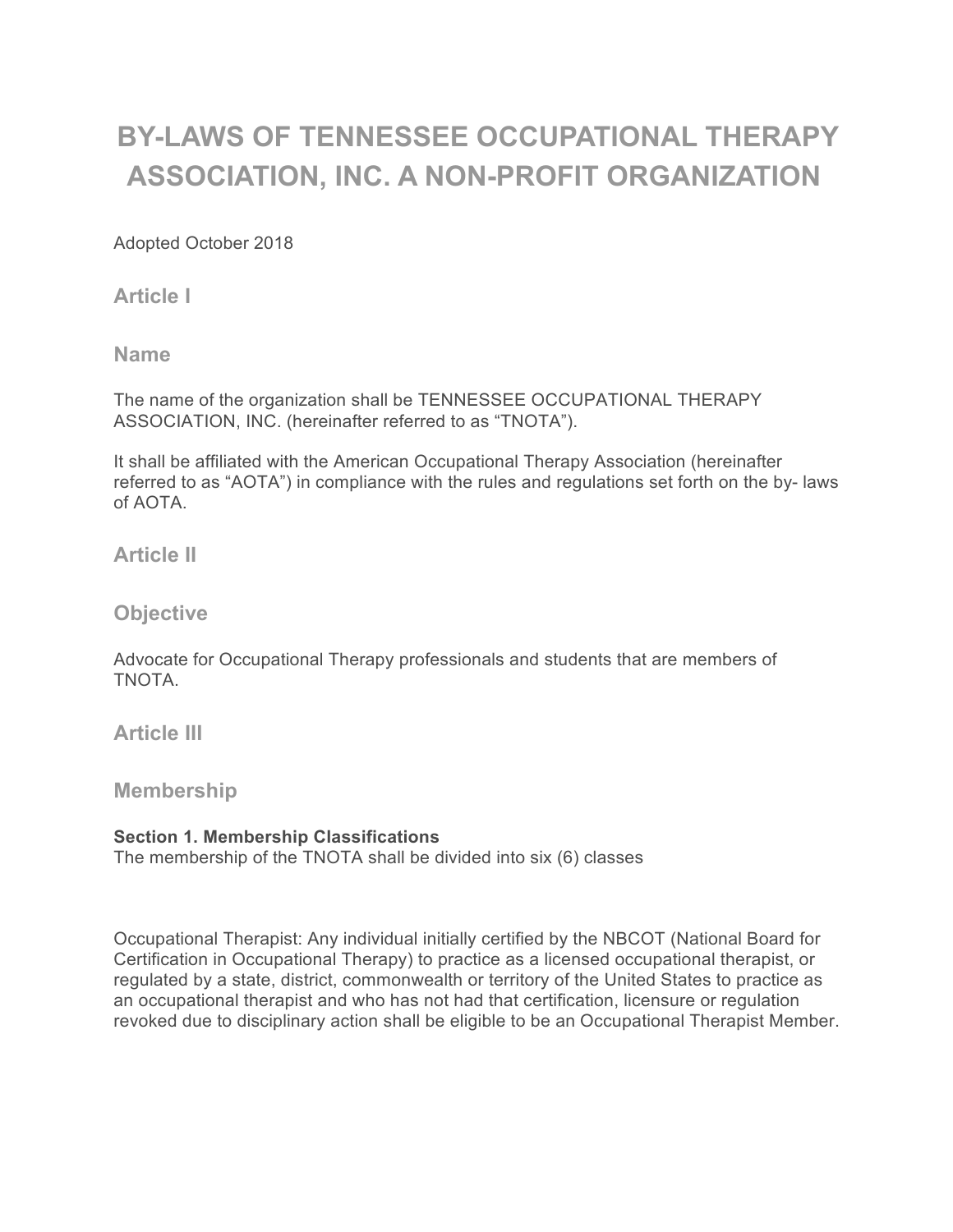Occupational Therapy Assistant: Any individual initially certified to practice as a licensed occupational therapy assistant, regulated by a state, district, commonwealth or territory of the United States to practice as an occupational therapy assistant and who has not had that certification, licensure or regulation revoked due to disciplinary action shall be eligible to be an Occupational Therapy Assistant Member.

Occupational Therapy Student: Any individual enrolled in an occupational therapy or occupational therapy assistant program accredited by ACOTE (Accreditation Council for Occupational Therapy Education) or with developing status from ACOTE which is located in the United States, or in the possessions, commonwealth, or territories of the United States shall be eligible to be a student member.

Honorary Life Member: An occupational therapist or occupational therapy assistant who receives a life membership to TNOTA because of distinguished service in the field of occupational therapy, determined by the awards committee and approved by the Executive Board.

Retired Occupational Therapist/Occupational Therapy Assistant: An occupational therapist or occupational therapy assistant who has retired their license and is no longer practicing occupational therapy in Tennessee.

Associate: An individual interested in occupational therapy who does not satisfy the requirements of Subsections A, B, or C of this Section. This membership type is a nonvoting member.

# **Section 2. Voting Rights and Privileges of Members**

*Occupational Therapist and Occupational Therapy Assistant Members*:

- Attend and participate in all regular and called meetings of the TNOTA.
- Vote at annual business meeting, special meetings, for officers and for by-laws changes.
- Hold any office when elected and serve on any committee when appointed, subject to the qualifications established by the By-Laws and Standard Operating Procedures for that particular office and/or committee.

Such members shall be eligible to receive other privileges as designated by the Board.

#### *Student Occupational Therapy Members*:

- Attend all regular and called meetings of the TNOTA
- Vote at annual business meeting, special meetings, for officers and for bylaw changes Serve on committees when appointed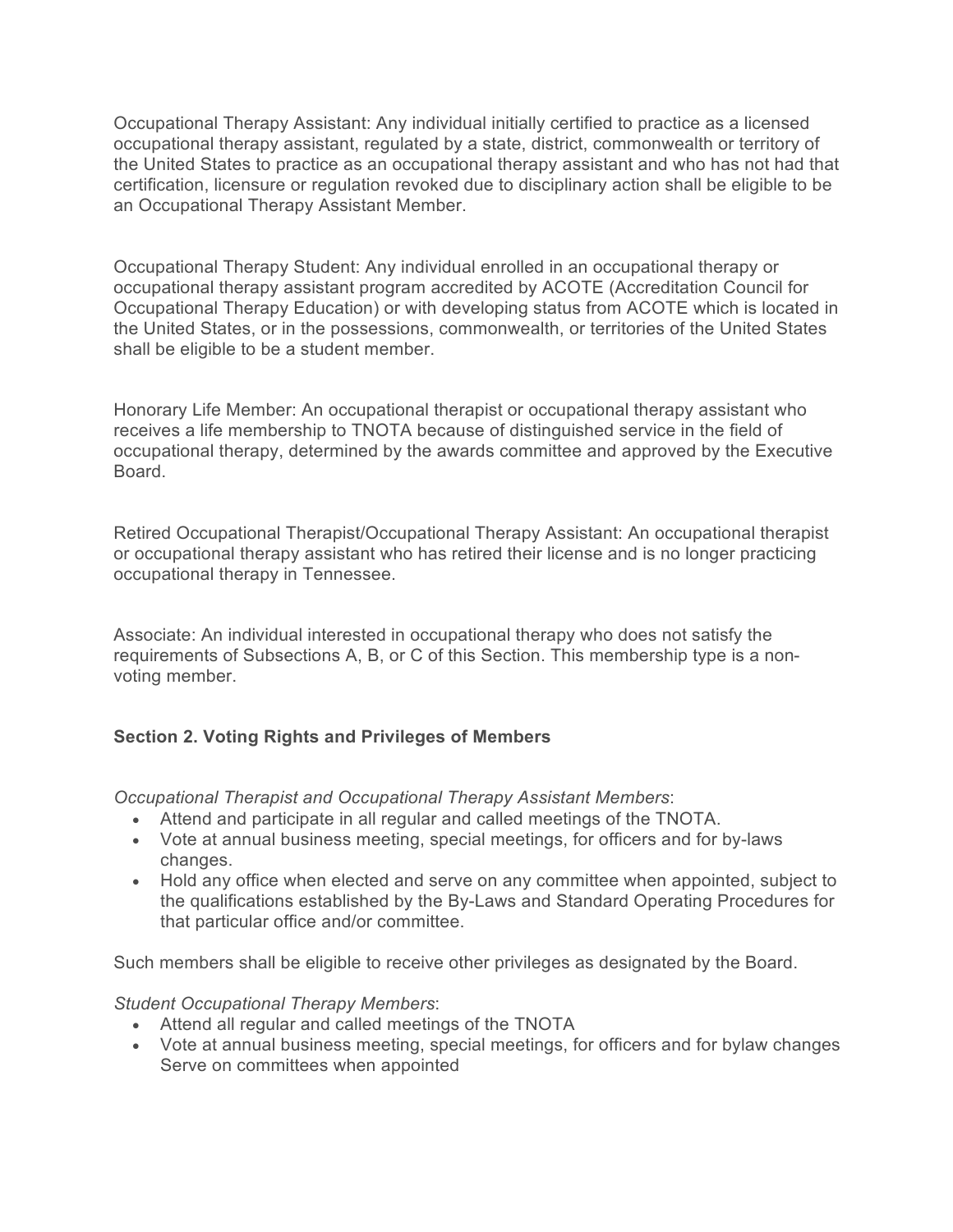Such members shall be eligible to receive other privileges as designated by the Board.

*Retired Occupational Therapists and Occupational Therapy Assistants Members*:

- Attend and participate in all regular and called meetings of the TNOTA.
- Serve on any committee when appointed, subject to the qualifications established by the By-Laws and Standard Operating Procedures for that particular office and/or committee.

Such members shall be eligible to receive other privileges as designated by the Board.

## *Honorary Life Members*:

- Attend all regular and called meetings of the TNOTA
- Serve on any committee when appointed, subject to the qualifications established by the By-Laws and Standard Operating Procedures for that particular office and/or committee

Such members shall be eligible to receive other privileges as designated by the Board.

*Associate Members*:

- Attend all regular and called meetings of the TNOTA
- Serve on committees when appointed

Such members shall be eligible to receive other privileges as designated by the Board.

# **Section 3. Dues and Good Standing**

A. Dues and fees, if any, for all classes of membership shall be established by the Board.

B. Members shall be in good standing upon meeting the qualifications for their class of membership and the payment of all applicable dues.

# **Section 4. Termination of Membership**

A. Any member whose dues are still in arrears 30 days after payment is due shall automatically be removed from the membership. Membership shall automatically be reinstated by payment of dues in arrears. Their online profile will be purged after 18 months.

B. Members of any classification may be removed from membership for cause, including violation of the AOTA Occupational Therapy Code of Ethics, by a two-thirds affirmative vote of the Executive Board at any meeting so long as a quorum is present in accordance with Article IV, Section 4 herein. For any cause other than nonpayment of dues, a vote for removal shall occur only after the member complained against has been advised of the complaint so lodged and has been given reasonable opportunity for defense. Such member, if removed, may appeal the decision of the Executive Board at the Annual Meeting of TNOTA, providing that notice of intent to appeal is provided to the President at least thirty (30) days in advance of the meeting. Only those charges brought by a member's employer or by a voting TNOTA member will be considered.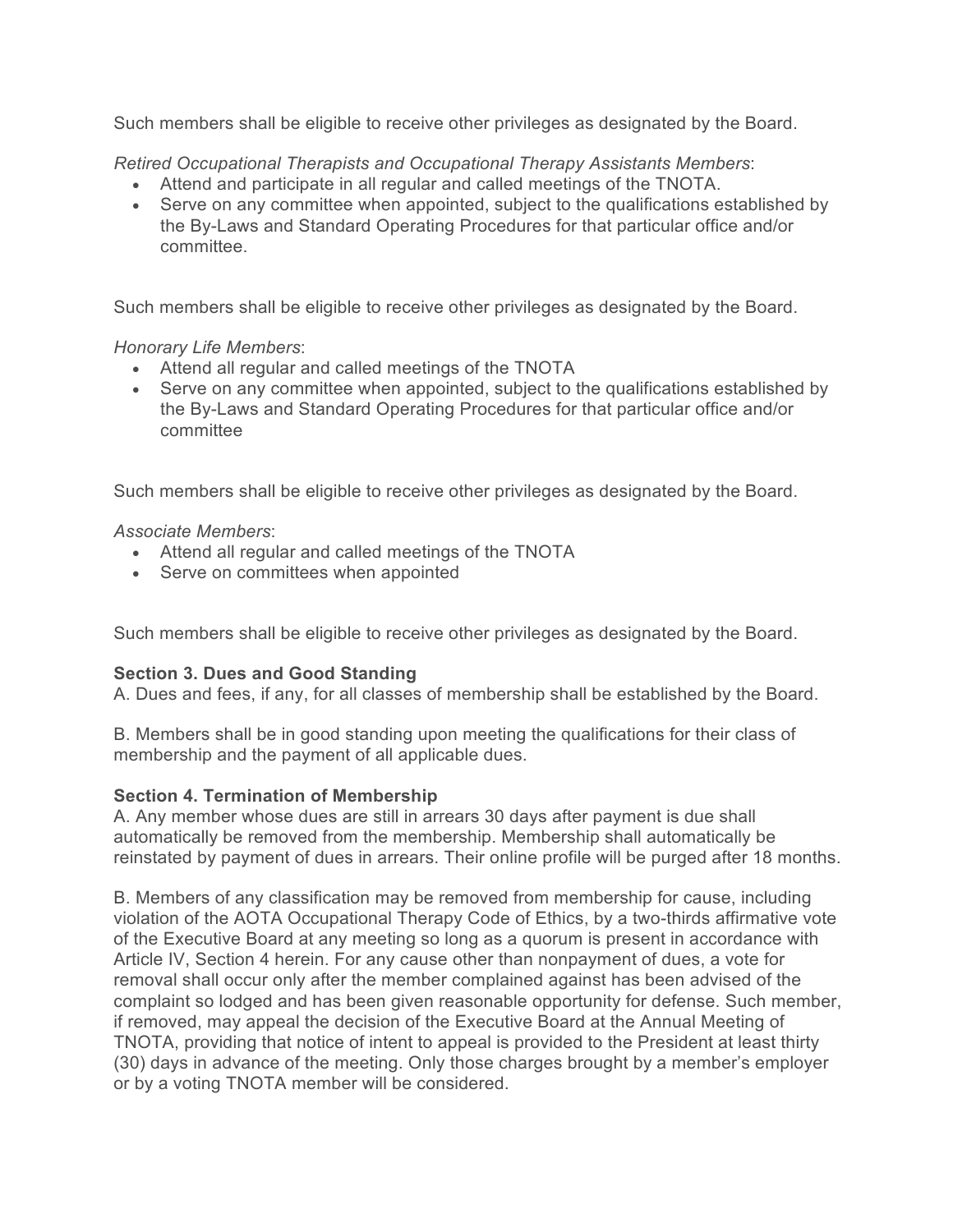#### **Section 5. Annual Business Meeting**

Pursuant to T.C.A. 48-57-101, the Corporation shall hold an annual meeting. At the annual meeting, the President and Treasurer shall report on the activities and financial condition of the Corporation and the members shall consider and act upon such other matters as may be raised consistent with the notice requirements of T.C.A. 48-57-105. The Annual Meeting of TNOTA will be held at the Annual Conference.

## **Section 6. Executive Board Meeting**

Executive Board Meeting shall be held in the first quarter of the year. All board members both elected and appointed are required to attend the meeting. The Treasurer and President shall report on previous year's financials and complete projections of upcoming year. Every elected and appointed officer shall prepare and present their annual reports.

Special meetings may be called by the Executive Board or voting members of TNOTA pursuant to T.C.A. 48-57-102.

## **Section 7. Meeting Format**

Except as otherwise indicated, all meetings of TNOTA and the Executive Board shall adhere to acceptable parliamentary procedures.

#### **Section 8. Quorum**

10% of the voting membership shall be considered a quorum.

#### **Section 9. Notice of Meetings**

Pursuant to T.C.A. 48-57-105, the Corporation will give notice of any annual or special meetings by notifying its members of the place, date and time of each annual and special meeting no fewer than 10 days and no more than 2 months before the meeting date. Notice of an annual meeting will include a description of any matter or matters which must be approved by members pursuant to T.C.A 48-57-105(c) (2) and notice of a special meeting will include a description of the matter or matters for which the meeting has been called. Pursuant to T.C.A. 48-57-106, any member may waive notice of any meeting.

# **Section 10. Record of Meetings**

Pursuant to T.C.A. 48-66-101 et seq., the Corporation shall keep a as permanent record of all meetings of its members and Executive, a record of all actions taken by the members of Executive Board without a meeting and record of all actions taken by Committees in place of the Executive Board as authorized by T.C.A. 48-58-206(d) and shall otherwise comply with T.C.A. 48-66-101 et seq.

#### **Section 11. Financial Books**

Pursuant to T.C.A. 48-66-201, the Corporation shall prepare annual financial statements that include a balance sheet as of the end of the fiscal year and an income statement for that year and shall otherwise comply with T.C.A. 48-66-201. A quarterly statement should be prepared that includes a balance sheet. Executive Board shall authorize a professional audit on a 3 year basis.

**ARTICLE IV**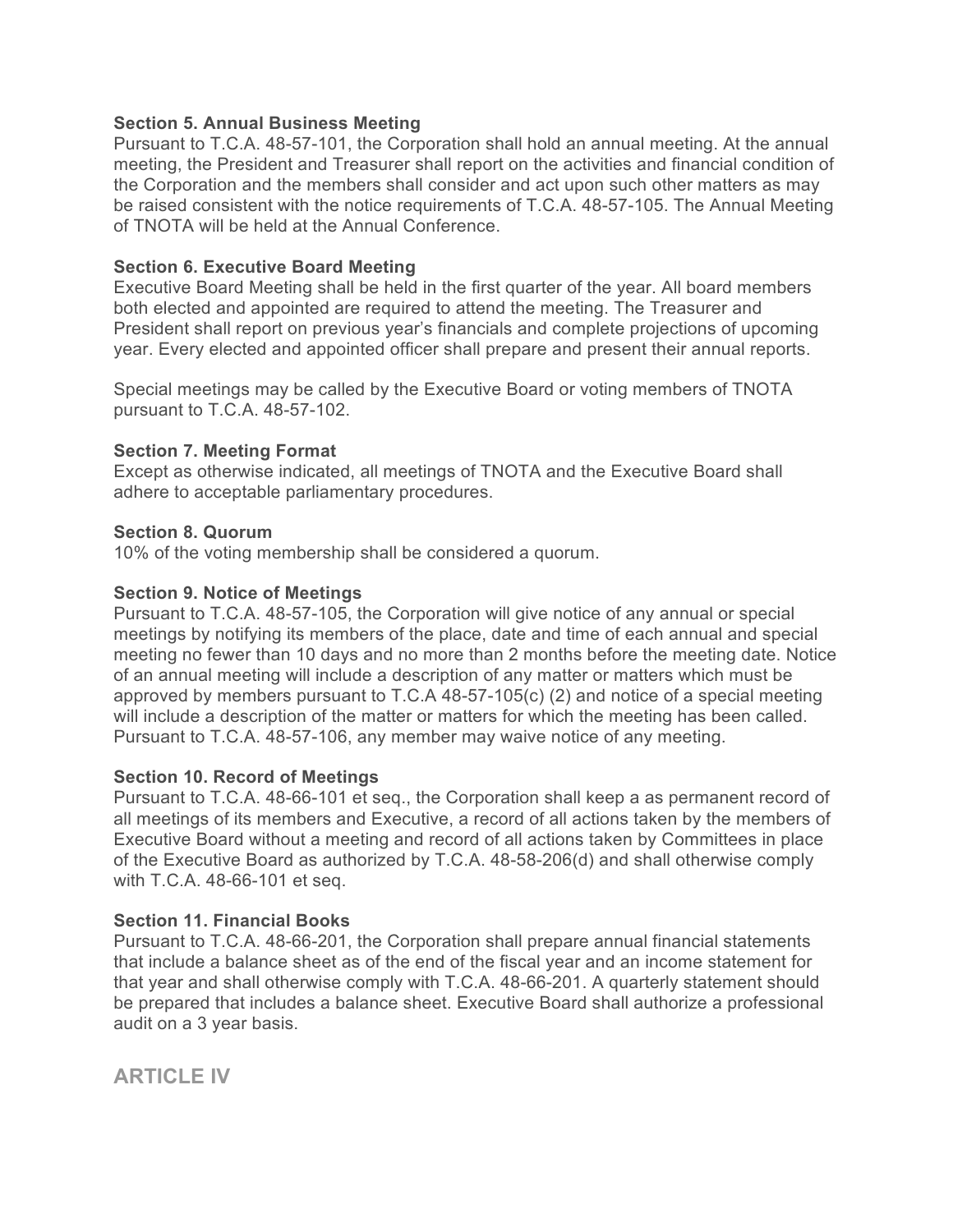# **Executive Board**

## **Section 1. General Powers**

The governing body of TNOTA shall be called the Executive Board and shall oversee the business and fiscal affairs of the Corporation in accordance with statutory and Bylaws provisions.

## **Section 2. Composition**

A. Voting Members/Terms: President (2 year-odd), Vice President (2 year-even), Secretary (2 year-odd), Treasurer (2 year-even), District Chairs or proxy (term decided by district), State Student Representative (1 year), AOTA Representative (3 year).

B. Non-voting Members: Standing Committee Chairs, Additional Student Representatives, Executive Director and/or Management Association Staff and the President Elect.

## **Section 3. Meetings**

Regular meetings of the Executive Board shall be held as the President shall direct. Special meetings may be called by a minimum of three member of the Executive Board when the member deems it necessary for the well-being of TNOTA.

## **Section 4. Quorum**

Forty percent (40%) of the voting Executive Board members including at least two officers shall constitute a quorum.

#### **Section 5. Attendance**

Any Executive Board member who is absent from two (2) consecutive Board meetings without providing representation may be replaced.

# **Section 6. Indemnification**

Every Director, Officer, Committee Chair, employee of TNOTA and such others as specified from time to time by the Executive Board, shall be indemnified by TNOTA against all expenses and liabilities including counsel fees, reasonably incurred or imposed upon them in connection with any proceeding to which they may be made a party, or in which they may become involved, by reason of being or having been a Director, Officer or employee of TNOTA, or any settlement thereof, whether the person is a Director, Officer or employee is adjudged guilty of willful misfeasance or malfeasance in the performance of duties. The foregoing right of indemnification shall be in addition to and not exclusive of all other rights to which the indemnified may be entitled.

**ARTICLE V**

**Officers**

**Section 1. Officers** A. President B. Vice President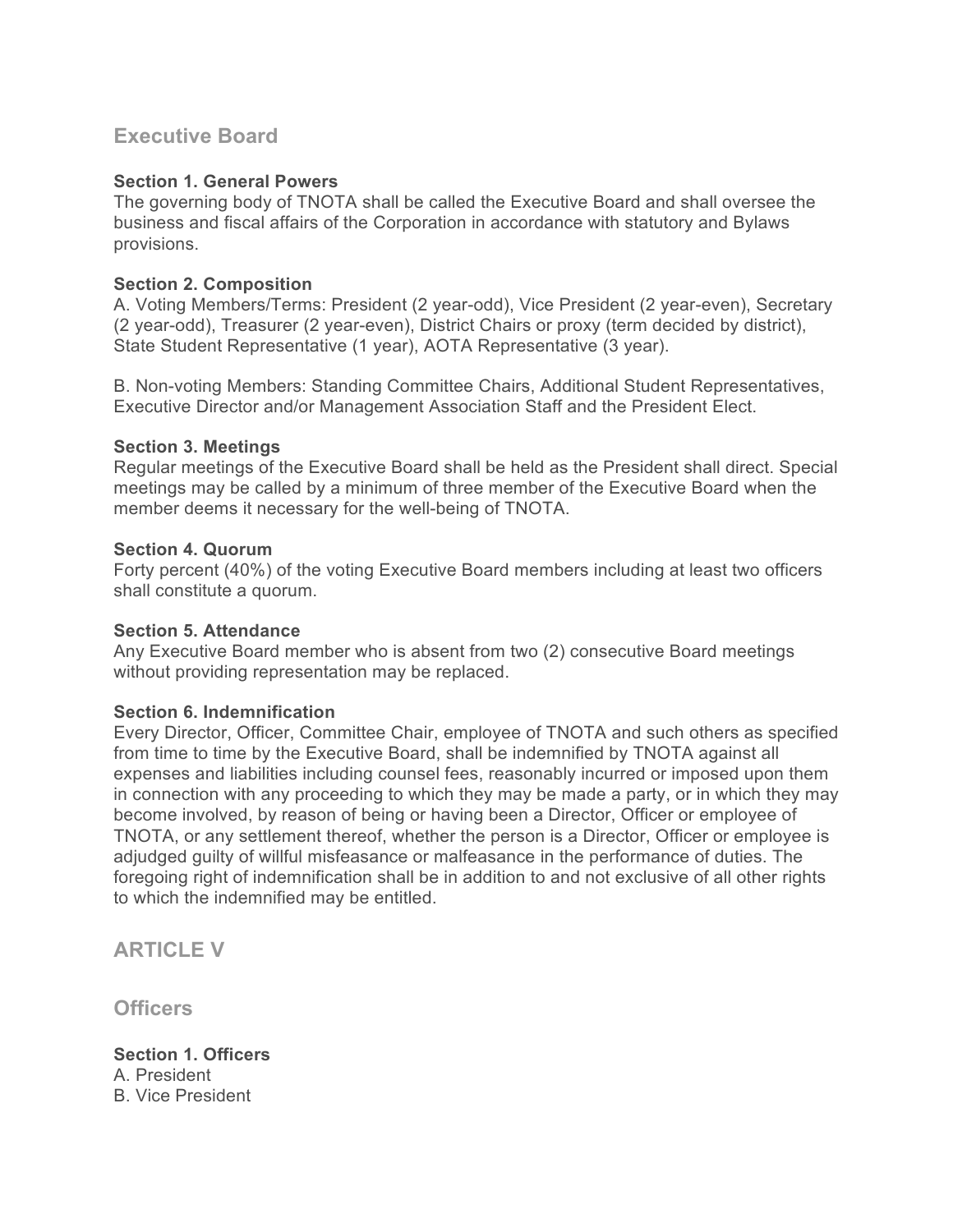C. Secretary D. Treasurer E. President - Elect

The elected officers constitute the Executive Board of TNOTA.

## **Section 2. Elections**

The officers shall be elected by individual members in good standing by ballot.

#### **Section 3. Terms of Office**

A. The President, Vice President, Secretary, Treasurer shall serve for two (2) years or until a successor has been elected.

B. The President and Secretary will be elected in odd years; the Vice President, Treasurer, and President - Elect will be elected in even years. The President - Elect will take control of office beginning January 1 of the odd years.

The President Elect will be elected in even years and will serve for one (1) year as President- Elect prior to assuming the office of President

C. No officers shall be eligible to serve more than two (2) consecutive terms in the same office.

D. An officer shall hold only one office at a time.

#### **Section 4. Qualifications**

A. Officers shall have the qualifications necessary to execute the duties of the office held as determined by the Nominations Committee

B. All officers shall be members in good standing of the TNOTA with all fees paid.

#### **Section 5. Duties**

The duties of the officers shall be stated in the Standard Operating Procedures of the TNOTA which are contained in the TNOTA Executive Board's Handbook. At the end of officer's term, it is their responsibility to turn over all information to newly elected or appointed officer.

## **Section 6. Vacancies and Absences**

#### *A. Vacancies*

1. President: The Vice President shall serve as and assume the duties of the President

2. Vice President: Should a vacancy occur an election shall be held to fill this vacancy. President - elect shall assume responsibilities of the position until an election occurs to fill this vacancy.

3. Secretary: The President shall appoint an acting Secretary to assume the duties of the Secretary until a successor is elected to complete the term.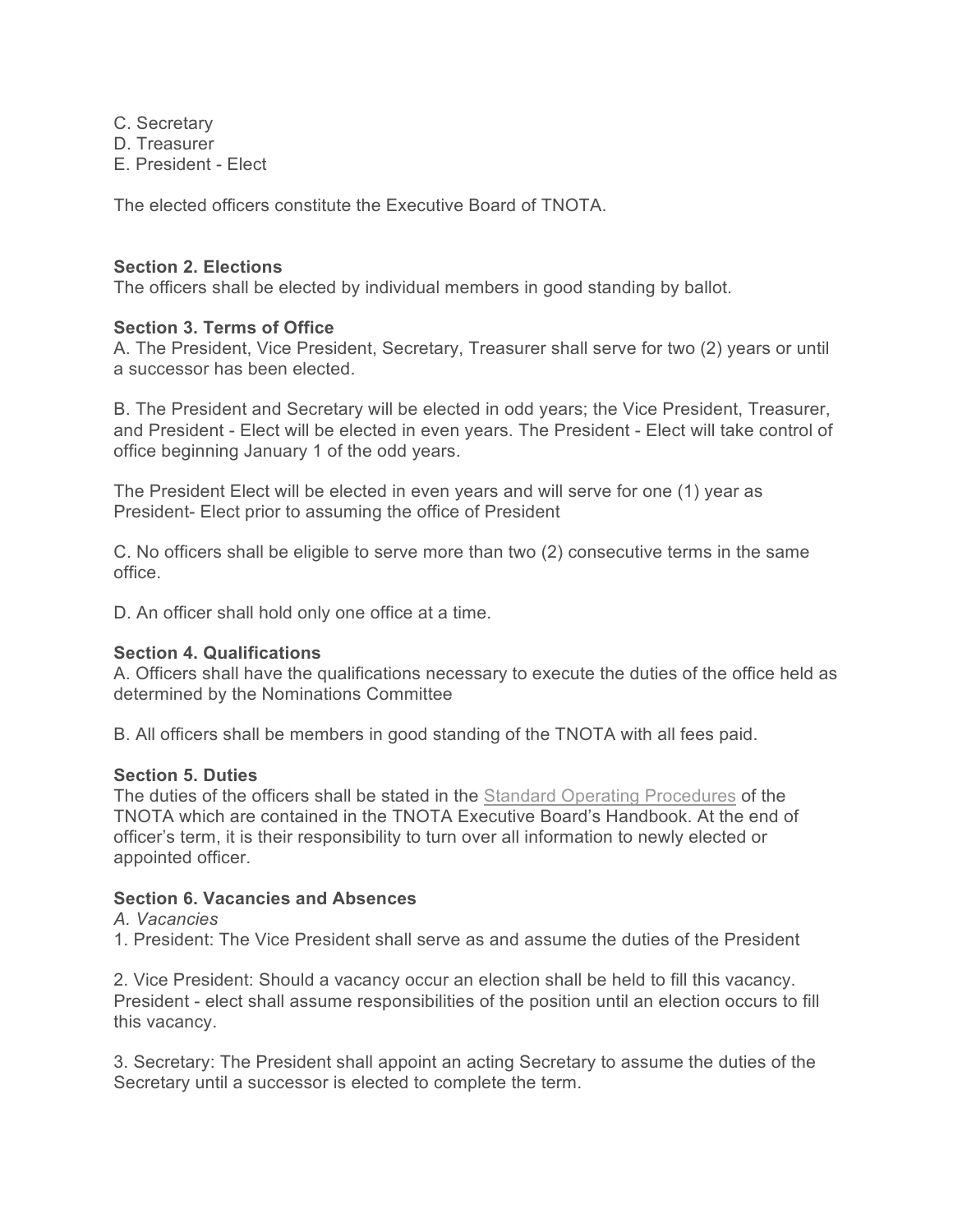4. Treasurer: The President shall appoint an acting Treasurer to assume the duties of Treasurer until a successor is elected to complete the term.

#### *B. Absences*

1. President and Vice President: In the absence of the President and Vice President, the Secretary shall call the meeting to order so that as the first item of business a chairman proterm can be elected to conduct the remainder of the meeting. Secretary shall appoint someone to take meeting minutes.

2. Secretary. In the absence of the Secretary, the President shall appoint a member to assume the duties of Secretary for that meeting.

#### **Section 7. Removal**

Motions for removal of an officer may be submitted to and will be reviewed by the remaining members of the Executive Board.

#### **Section 8. Appeal**

The intent to appeal shall be submitted to and will be reviewed by the remaining members of the Executive Board. Such officer shall have the right to appeal in the same manner as set forth in Article III, Section 4, paragraph B.

**ARTICLE VI**

# **Districts**

The TNOTA may be divided into districts. This interest must be expressed by petition to the Executive Board with the signatures of a minimum of five (5) members of the TNOTA from within the proposed district boundaries. Executive Board approval is required to establish a district.

Officers: The officers of the district may consist of Chair, Vice-Chair, Secretary and/or Treasurer.

Term of Office: The District Chair shall hold office a minimum of 2 years with the option to extend the term if approved by the Executive Board.

Meetings: Meetings shall be held at regularly scheduled intervals as scheduled by the Chairperson of the district. Districts will plan a minimum of 3 meetings annually with dates provided at the January Board Meeting. At least one of the district officers shall be present at each meeting.

Dues: All moneys collected at district meetings will be kept by the district with the exception of membership dues. The moneys collected will be used solely to fund future district meetings. Approval of the Executive Board is required for any other disbursement of funds. Membership dues will be submitted to the Membership Chair. Annual funding for all districts will be approved at Annual Executive Board Meeting.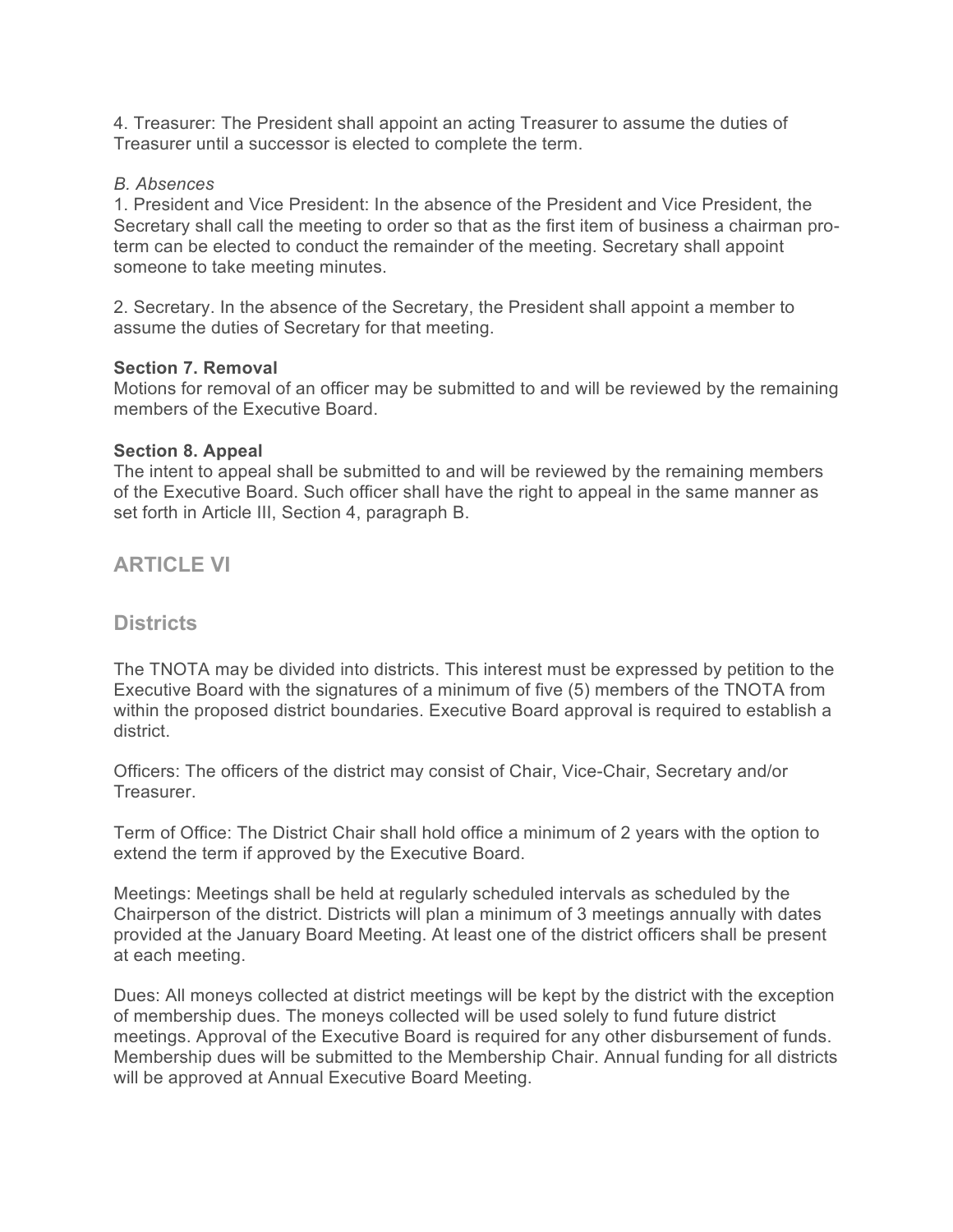Vacancy: Districts will decide whether vacancies should be filled by an appointment by the President and/or District Chair

Standard Operating Procedures: Standard operating procedures may be reviewed by the Executive Board

Dissolution of a District: The Executive Board of TNOTA at any meeting shall have, by a majority vote, the authority to dissolve a district so long as quorum is present in accordance with Article IV, Section 4 herein.

# **ARTICLE VII**

## **Representative in the AOTA Representative Assembly**

Election. An election among Occupational Therapist and Occupational Therapy Assistant members within an election area may be conducted by a state association or AOTA. An election area is defined by state boundaries and there shall be only one election within the boundaries of each state, District of Columbia, and Puerto Rico.

Term of Office: Term of office shall be stated in the AOTA By-Laws

Duties: Duties shall be as stated in the AOTA By-Laws and in the TNOTA Standard Operating Procedures.

Vacancies, Resignation Removal and Appeal: These shall be as stated in the AOTA By-Laws

# **ARTICLE VIII**

#### **Committees**

The President, with approval of the Executive Board, shall have the power to create, combine or delete standing and special committees.

The President shall appoint the chairperson of all committees and determine reporting relationships.

#### **ARTICLE IX**

# **Nominations and Elections**

A slate of nominations for officers to be elected shall be prepared by the Nominations Committee. The slate of officers will be approved by a majority vote of the Executive Board.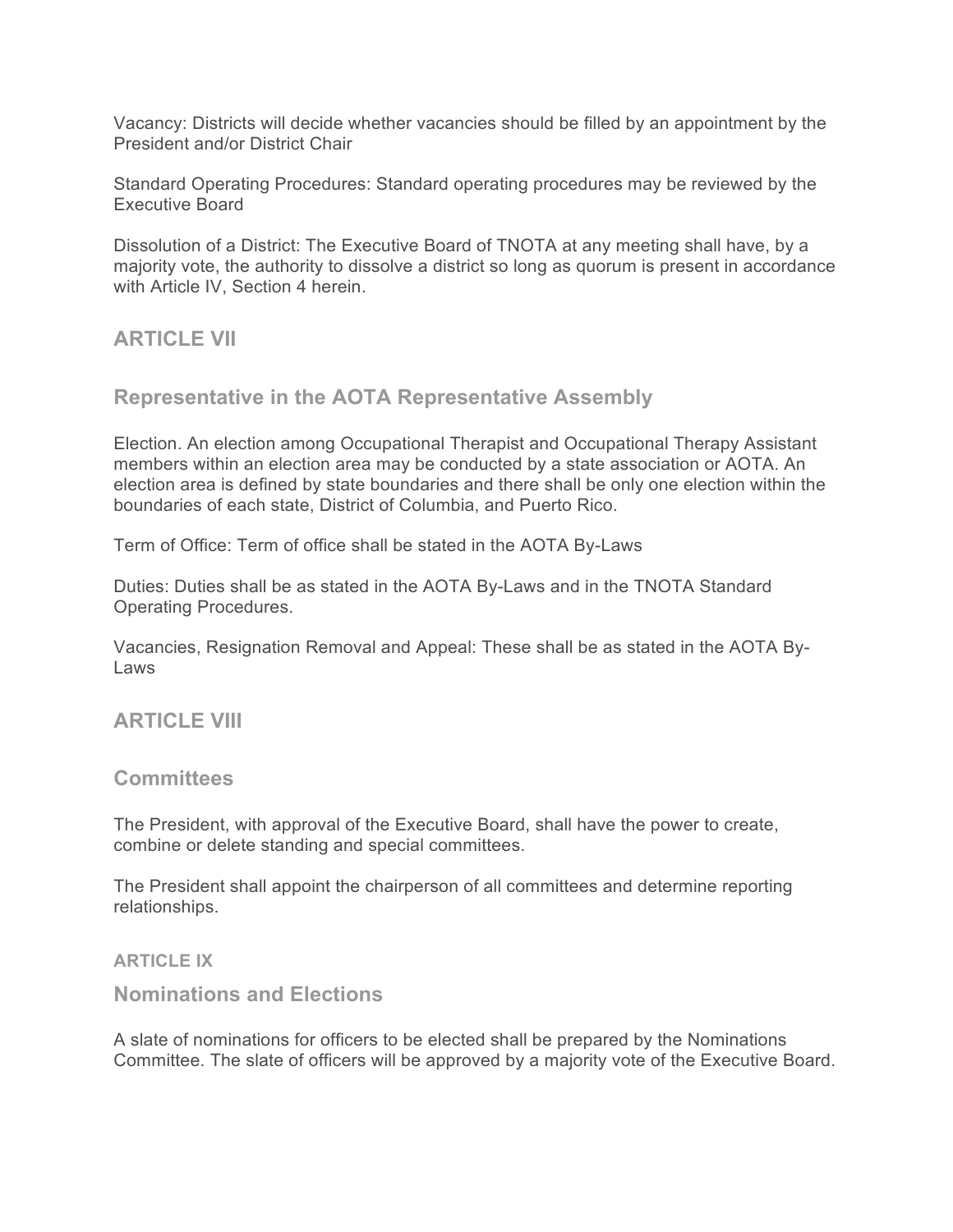Elections will be completed by electronic ballot and officers will take office on January following the annual business meeting. The election of a candidate shall be by majority vote of those ballots which are cast and valid.

In the event of a tie vote, there shall be a ballot vote by the members present at the annual business meeting so long as a quorum is present in accordance with Article III, Section 8 herein

The electronic ballots shall be destroyed 30 days after the vote has been certified by the Nominations Committee.

**ARTICLE X**

**Fiscal Year and Annual Fees**

The fiscal year shall be determined and approved by the Executive Board

The annual membership fees for each member category will be established and approved by the Executive Board.

# **ARTICLE XI**

# **Standards and Ethics of the Association**

Standards and Ethics. The TNOTA shall abide by the standards of the AOTA Occupational Therapy Code of Ethics

Discipline. Membership in the TNOTA may be suspended at any time by a majority vote of the Executive Board at any meeting, so long as a quorum is present in accordance with Article IV, Section 4 herein, for conduct unbecoming a member of TNOTA. Subject member shall be entitled to appeal the decision of the Executive Board in the same manner as set forth in Article III, Section 4, paragraph B.

# **ARTICLE XII**

# **Amendments**

An amendment or revision of these By-Laws may be made at any business meeting or called meeting of the TNOTA or by ballot, provided notice of the proposed amendment(s) has been received by the membership, not less than 14 days prior to the vote.

Amendment shall be made by a simple majority vote of those ballots that are cast and valid, so long as a quorum is present in accordance with Article III, Section 8 herein.